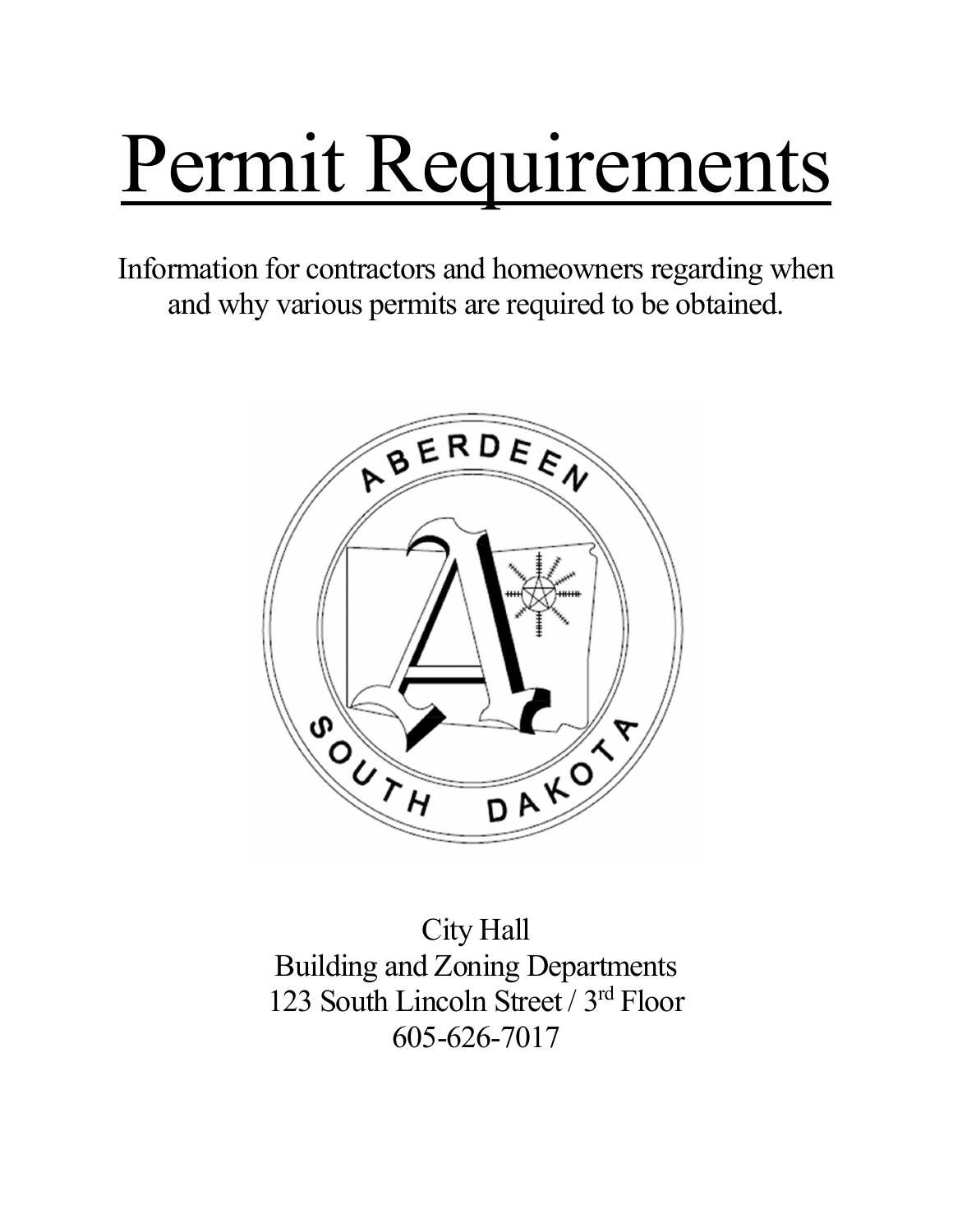# What's the reason for getting a permit?

Obtaining a permit and requesting the necessary inspections provides the property owner or contractor the following:

- 1. A permanent record of the work performed and the inspections conducted for insurance needs, resale value, and general knowledge of the history of the property.
- 2. To assure a level of work that is "code compliant" resulting in a confident level of safety and lasting construction with the intent of avoiding future problems.
- 3. Work that has been completed without the proper permits and inspections becomes a liability to the property owner and contractor. Work that has been completed without a permit may require an engineering evaluation and report, possible destructive testing, removal of wall coverings, and the replacement of plumbing or other various elements of the un-permitted construction.

In other words, obtaining a permit and getting the work approved by an inspector provides peace of mind to the property owner or contractor that the completed work will perform as intended and provide a safe and code compliant project.

## When is a permit required?

A permit is required where any property owner or contractor intends to construct, enlarge, alter, repair, move, demolish, or change the occupancy of a building, structure, or property. When questioning if a permit is required to be obtained, please contact the City of Aberdeen Building Inspection Department.

Examples of work that require a permit include, but are not limited to, the following:

- 1. Construction of a new residential dwelling.
- 2. Construction of an addition to an existing dwelling.
- 3. Construction or placement of a detached shed or garage.
- 4. The installation, repair, or replacement of all fencing.
- 5. Exterior/interior repairs such as the replacement of siding, windows, doors, decks/porches, and roof coverings such as asphalt shingles and metal panels.
- 6. Finishing of unfinished rooms, floors, stories, and basements.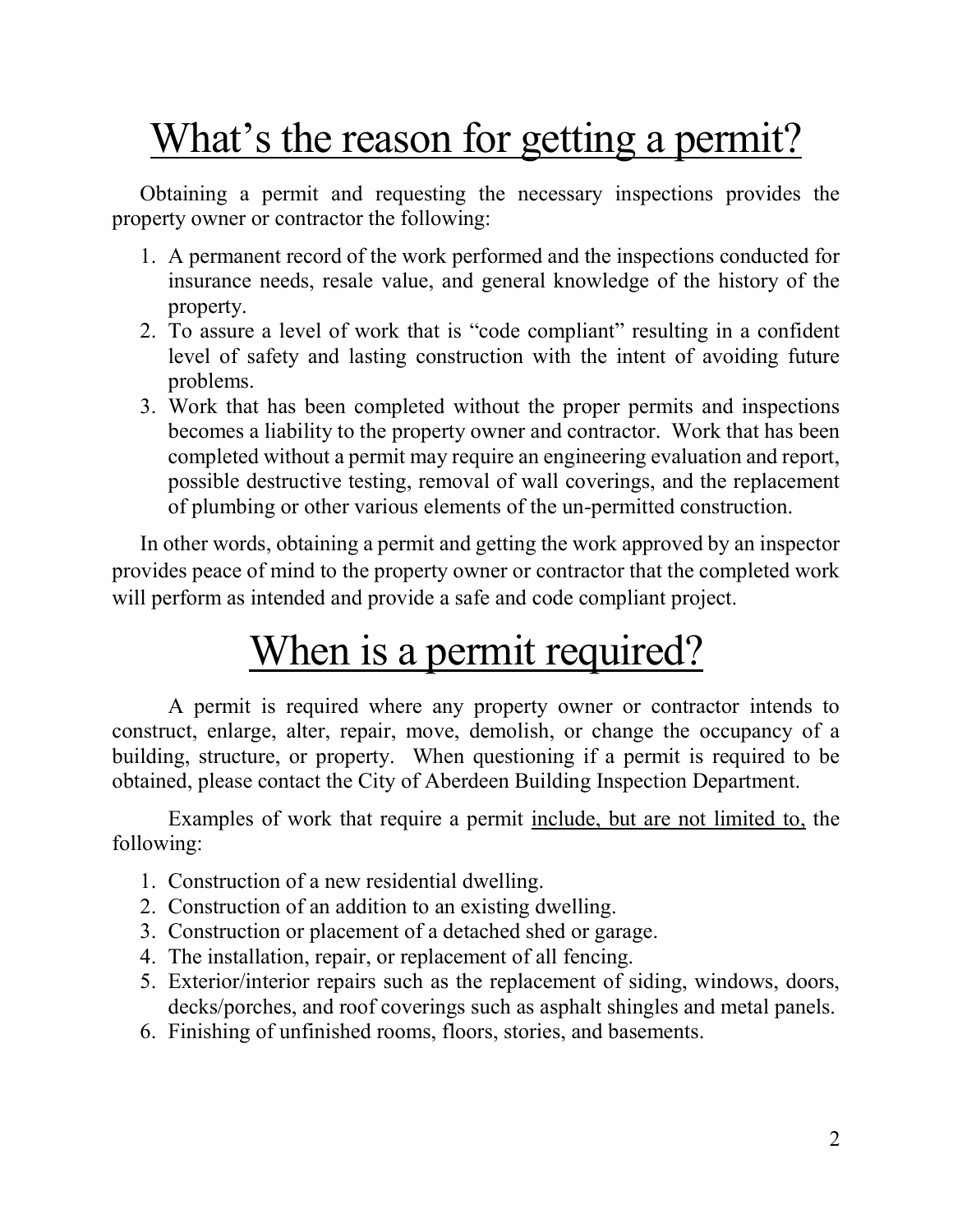## When is a permit NOT required?

A permit is not required to be obtained from the City of Aberdeen for the following projects:

#### Building Improvements:

- 1. Retaining walls that are not over 4 feet in height measured from the bottom of the footing to the top of the wall.
- 2. Water tanks supported directly upon grade if the capacity does not exceed 5,000 gallons and the ratio of height to diameter or width does not exceed 2 to 1.
- 3. Painting/papering.
- 4. Repairing or replacing tiling, flooring, cabinetry, counter tops, trim/casing, interior doors (excluding shared garage/house doors), soffit, fascia, and gutters.
- 5. Window awnings supported by an exterior wall that do not project more than 54 inches from the exterior wall and do not require additional support.
- 6. Swings and other playground equipment.
- 7. Prefabricated swimming pools that do not exceed a capacity of 5,000 gallons.

#### Electrical:

Please contact the South Dakota Electrical Commission regarding electrical permit requirements:

South Dakota Electrical Commission Department of Labor and Regulation 308 S. Pierre Street Pierre, SD 57501 Phone: 605-773-3573 Fax: 605-773-6213

#### Plumbing:

- 1. Stopping leaks and clearing stoppages in drains, water, soil, waste or vent pipe. A permit is required to be obtained for the replacement of any concealed trap, drainpipe, water, soil, waste or vent pipe.
- 2. The repair or replacement of existing plumbing fixtures such as sinks, toilets, faucets, shower heads, hose bibs, and water filters. A permit is required where new plumbing fixtures are added or existing plumbing fixtures are moved from their original location and require new drain and vent pipe to be installed.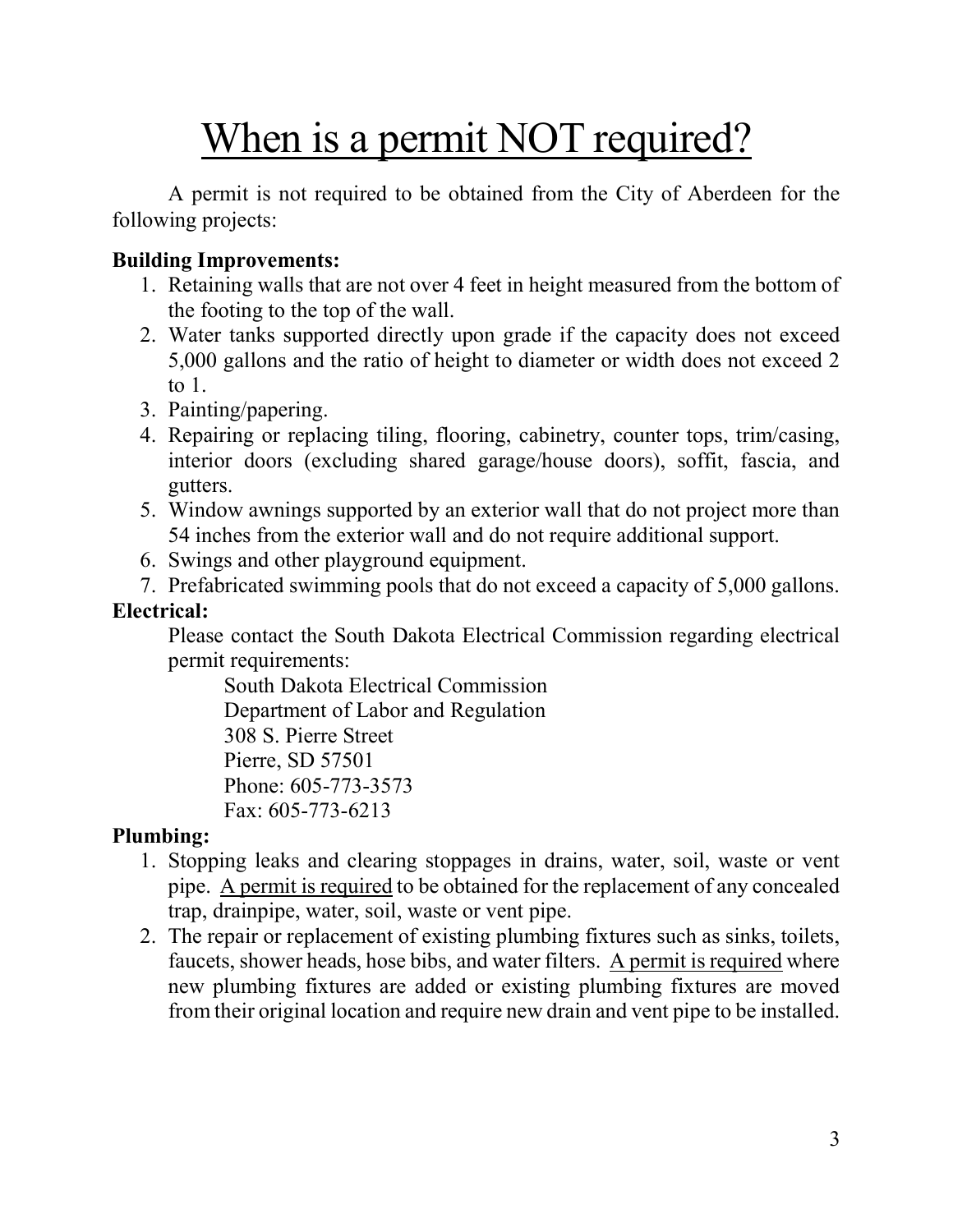# Applying for a Permit

When applying for a permit, construction documents may be required for review prior to the issuance of a permit. See the table below for examples of what type of documents are required for review prior to receiving a permit for a specific project. When questioning what plans or documentation may be required for review, feel free to call the City of Aberdeen Building Inspection Department for documentation requirements.

| Type of Work                | Site Plan | Floor Plan | Foundation | Exterior   |
|-----------------------------|-----------|------------|------------|------------|
|                             |           |            | Plan       | Elevations |
| New House and               | X         | X          | X          | X          |
| <b>Attached Garage</b>      |           |            |            |            |
| New House and               | X         | X          | X          | X          |
| Detached Garage             |           |            |            |            |
| Detached Garage -           |           |            |            |            |
| 201 Square Feet and         | X         | X          | X          | X          |
| Larger                      |           |            |            |            |
| Finishing of a              |           |            |            |            |
| <b>Currently Unfinished</b> |           | X          |            |            |
| Space                       |           |            |            |            |
| Remodel of a                |           |            |            |            |
| <b>Currently Finished</b>   |           | X          |            |            |
| Space                       |           |            |            |            |
| Replacement of              |           |            |            |            |
| Siding, Windows,            |           |            |            |            |
| Shingles, etc.              |           |            |            |            |
| Installation or             |           |            |            |            |
| Replacement of              | X         |            |            |            |
| Fencing                     |           |            |            |            |

Notes:

- A. Site Plan Indicating required setbacks from property lines.
- B. Exterior Elevations Indicating the style and number of stories of the building/structure.
- C. Foundation Plan Includes the type and size of foundation being used.
- D. Floor Plan All finished floors.

\*A copy of reviewed construction documents and any engineered drawings shall be available for reference on the job site.